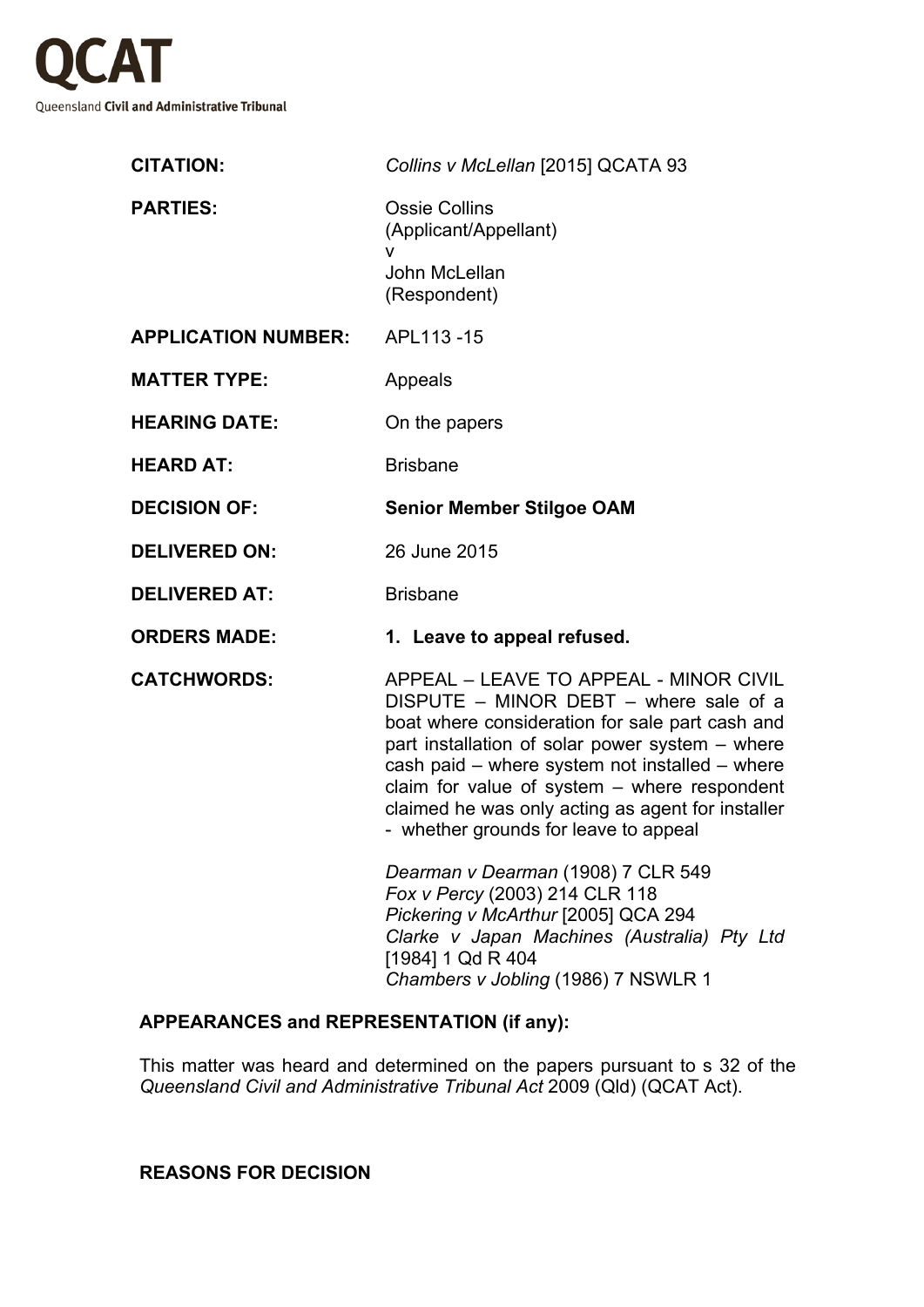- [1] John McLellan sold his boat to Ossie Collins for \$10,000 plus the installation of a solar power system. Mr McLellan received the \$10,000. Mr Collins did not supply and install a working solar power system. Mr McLellan filed a claim for the equivalent cost of a solar power system, then limited his claim to the \$25,000 jurisdiction of tribunal's minor civil disputes claim. The tribunal ordered in Mr McLellan's favour.
- [2] Mr Collins wants to appeal that decision. Because this is an appeal from a decision of the tribunal in its minor civil disputes jurisdiction, leave is necessary.<sup>1</sup> Leave to appeal will usually be granted where there is a *reasonable argument* that the decision is attended by error, and an appeal is necessary to correct a *substantial injustice* to the applicant caused by that error.<sup>2</sup>
- [3] Mr Collins says that the tribunal did not hear evidence from the solar system installer, Mysol Pty Ltd. He says that, because he appeared at the hearing by telephone, he was not able to see documents Mr McLellan filed on the day of the hearing.
- [4] Mr Collins has filed fresh evidence with his application for leave to appeal. It consists of an email from "Kyle" acknowledging that Mysol was at fault in failing to provide Mr McLellan's solar power system.
- [5] The appeals tribunal will only accept fresh evidence if it was not reasonably available at the time the proceeding was heard and determined. Ordinarily, an applicant for leave to adduce such evidence must satisfy three tests. Could the parties have obtained the evidence with reasonable diligence for use at the trial? If allowed, would the evidence probably have an important impact on the result of the case? Is the evidence credible?<sup>3</sup>
- [6] An application for leave to appeal is not, and should not be, an attempt to shore up the deficiencies of a party's case at the initial hearing. The email is dated 26 March 2015 and is supported by text messages that show the email was generated for the purpose of the appeal. The text messages also show that Mr Collins knew that Kyle was an important witness but Mr Collins tried to keep him out of the dispute. The learned Judicial Registrar asked Mr Collins if he was going to call Kyle as a witness and Mr Collins said "no"<sup>4</sup>.
- [7] The evidence was available for use at the hearing and Mr Collins has no good explanation for his failure to call Kyle. The evidence may be credible but, for the reasons that follow, it would not have an important impact on the result of the case. That evidence should not be admitted and the application for leave to appeal must proceed on the basis of the evidence before the tribunal.

<sup>1</sup>  $QCAT Acts 142(3)(a)(i).$ 

<sup>2</sup> *Pickering v McArthur* [2005] QCA 294 at [3].

<sup>3</sup> *Clarke v Japan Machines (Australia) Pty Ltd* [1984] 1 Qd R 404 at 408.

<sup>4</sup> Transcript page 1-14, lines  $38 - 40$ .